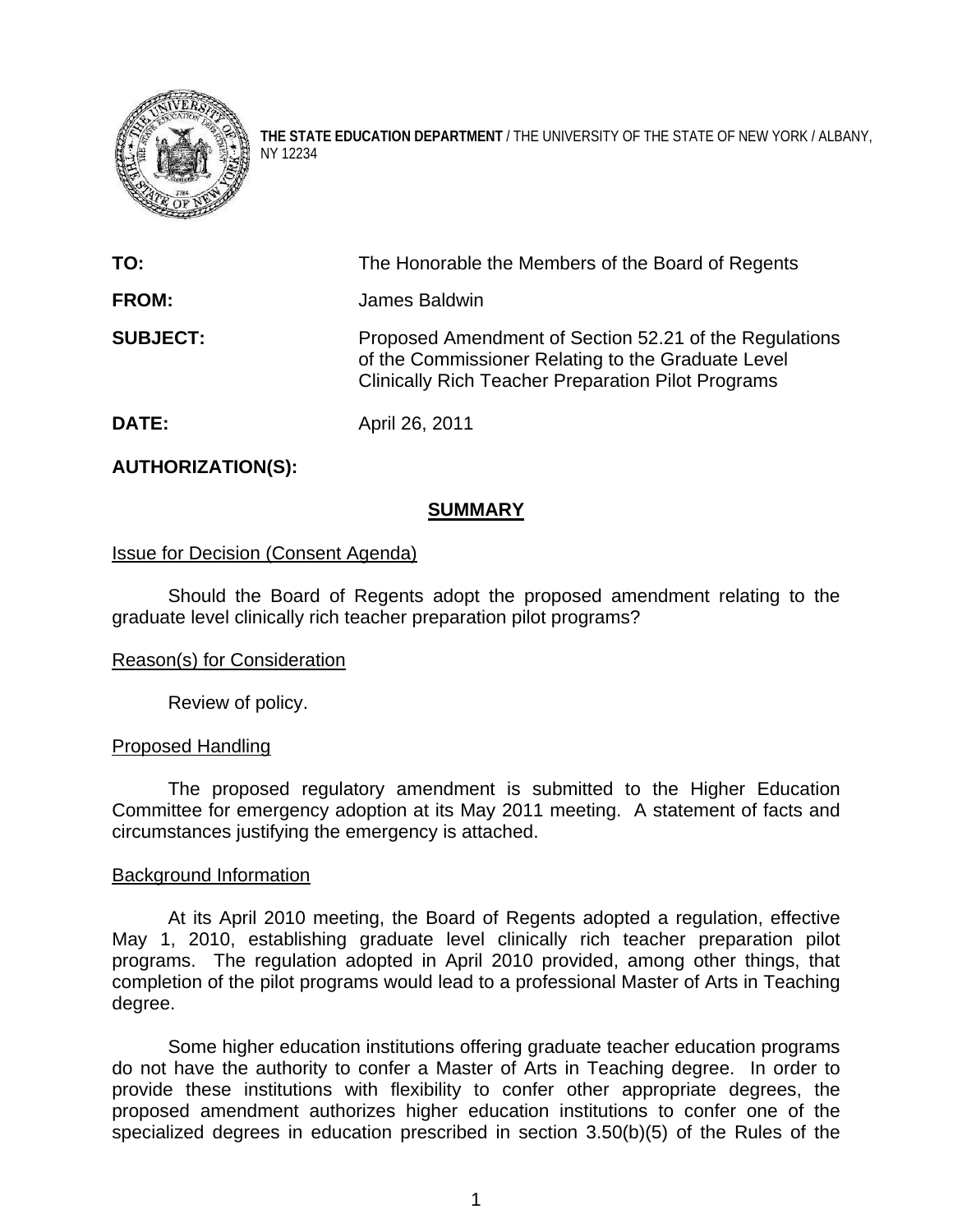Board of Regents, a Master of Professional Studies degree or a Master of Arts or Master of Science degree as prescribed in section 3.50(a) of the Rules of the Board of Regents. For institutions, other than institutions of higher education, that meet the requirements in section 52.21(b)(5) of the Commissioner's regulations, the Regents will confer a Master of Arts in Teaching degree upon their candidates.

## Recommendation

VOTED: That clause (d) of subparagraph (iv) of paragraph (5) of subdivision (b) of section 52.21 of the Regulations of the Commissioner of Education be amended, effective May 24, 2011 as an emergency action upon a finding by the Board of Regents that such action is necessary for the preservation of the general welfare in order to timely implement the provisions of the proposed amendment to provide program providers with notice of the degree requirements before the 2011-2012 school year.

### Timetable for Implementation

 If adopted at the May Regents meeting, the proposed amendment will become effective as an emergency rule on May 24, 2011.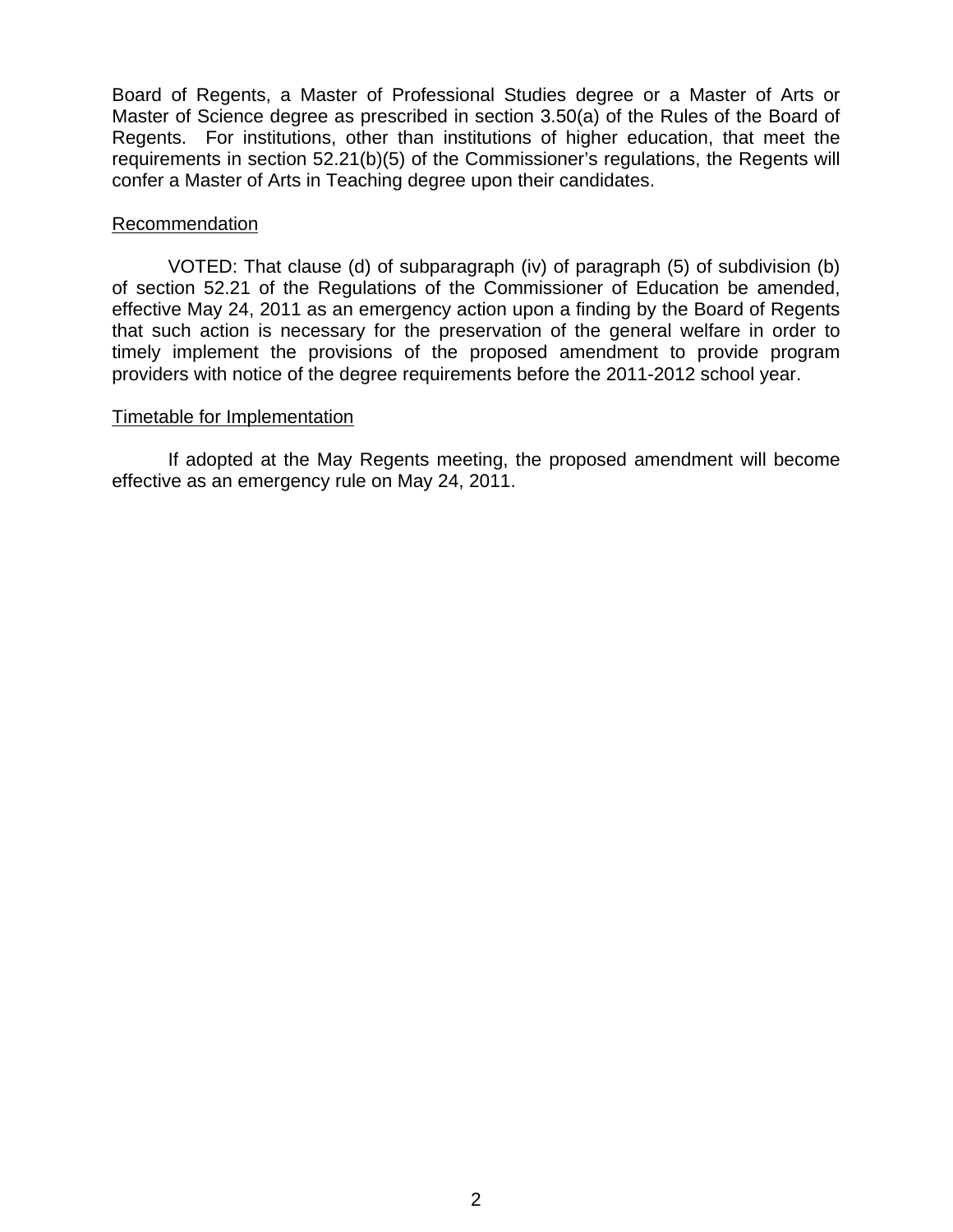#### STATEMENT OF FACTS AND CIRCUMSTANCES

## WHICH NECESSITATE EMERGENCY ACTION

 At its April 2010 meeting, the Board of Regents established certain eligibility requirements to participate in the clinically rich teacher preparation pilot program, including certain curriculum requirements, a clinical component, mentoring and training requirements and requirements for the conferral of degrees upon completion of the program.

The regulation adopted in April 2010 provided, among other things, that completion of the pilot programs would lead to a professional Master of Arts in Teaching degree. Some higher education institutions offering graduate teacher education programs do not have the authority to confer a Master of Arts in Teaching degree. In order to provide these institutions with flexibility to confer other appropriate degrees, the proposed amendment authorizes higher education institutions to confer one of the specialized degrees in education prescribed in section 3.50(b)(5) of the Rules of the Board of Regents, a Master of Professional Studies degree or a Master of Arts or Master of Science degree as prescribed in section 3.50(a) of the Rules of the Board of Regents. For institutions, other than institutions of higher education, that meet the requirements in section 52.21(b)(5) of the Commissioner's regulations, the Regents will confer a Master of Arts in Teaching degree upon their candidates.

Emergency action is necessary at the May Board of Regents meeting in order to ensure that the rule remains continuously in effect until it can be permanently adopted at the June Regents meeting.

3